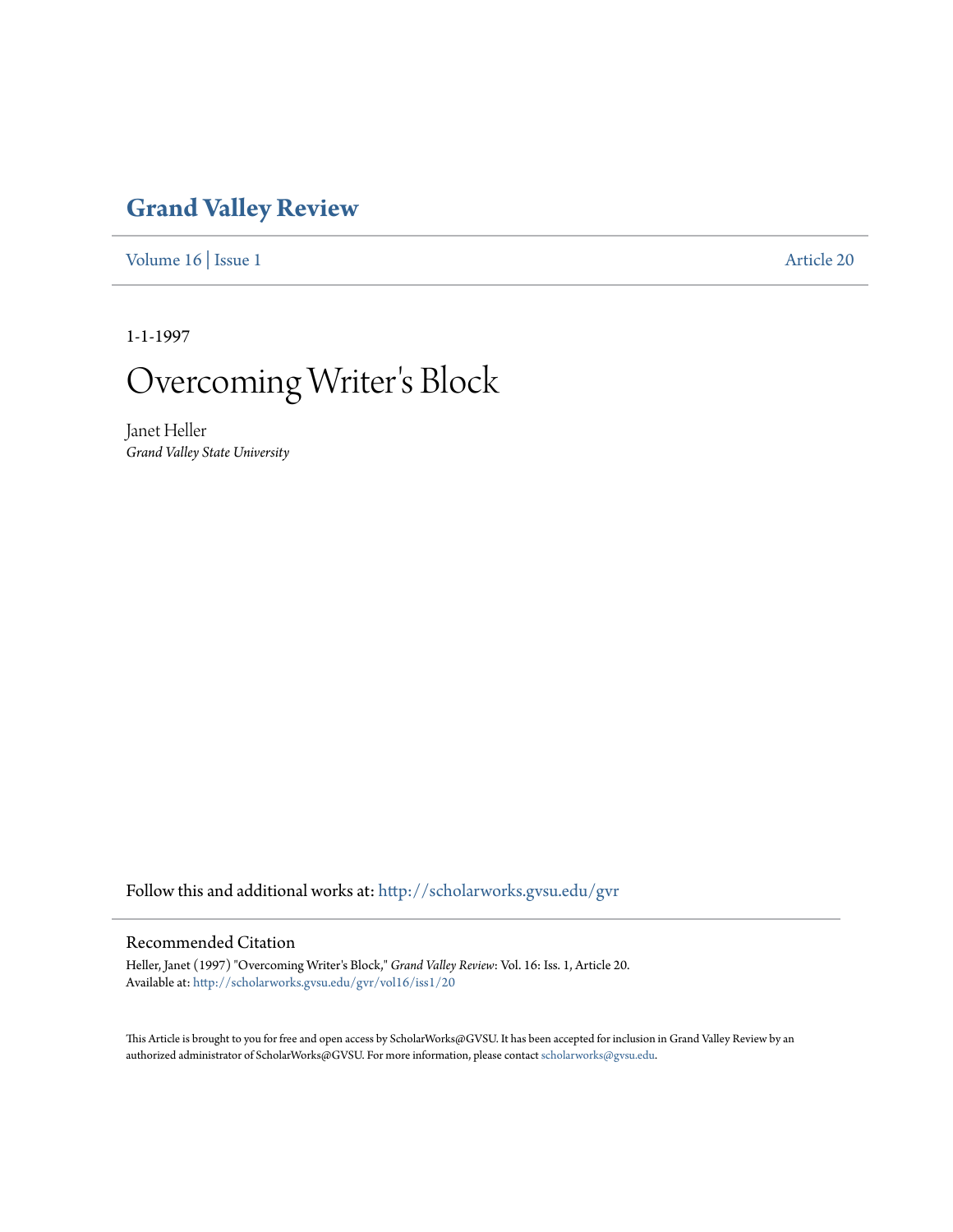### **OVERCOMING WRITER'S BLOCK**

#### *Janet Heller*

One of my most shocking discoveries as a college teacher has been that intelligent students who participate frequently in class may have developed such severe writer's block that they consistently turn assignments in late or cannot complete take-home papers.

Rhonda was enrolled in my classical literature class during the fall of 1994. She was always prepared for class discussion and gave perceptive answers to my questions about the dramas and epics that we were studying. I was amazed when she was the only student in the section who did not turn in the first take-home paper, a comparison of Sophocles' Antigone and Henrik Ibsen's An Enemy of the People. She made an appointment with me to discuss her problems with writing the paper.

Rhonda told me, "I've never liked writing. I don't have the genes to write well. You're a poet, so writing is easy for you. How can you understand what I'm going through?"

I explained that writing is not easy for anyone and told her that I had revised one of my dissertation chapters four times before it pleased my thesis advisors-and then I got it published! While it is true that one needs "genes" to write like Shakespeare, I emphasized that most writing assignments simply require advanced planning, hard work, and perseverance. I tried to make writing sound like fun, telling Rhonda that once the ideas start to flow, it feels like flying. I worked with her on grammar and outlining skills. I encouraged her to come to my office for help on any assignment.

Slowly, her writing ability and her self-confidence improved. I told Rhonda that I was proud of her. She tackled an extra-credit question on the final examination and wrote her best essay of the semester. While I wanted to give her a "B" for the term, I had to lower the final grade to a "C+" because of the late papers.

A year later, I was surprised to find Rhonda in my early American writers class. I found myself gritting my teeth at the prospect of more late papers. However, Rhonda surprised me-and perhaps herself, too. That semester, she turned in all of her papers on time. When she had trouble with one assignment, she came to me with her rough draft, well in advance of the due date. Unlike most students, Rhonda had a complete draft of her research paper ready for the required appointment with me. Again, her writing slowly improved. I told her how pleased I was, and she told me that I was a good teacher. Our mutual respect for one another made the course enjoyable for both of us. Rhonda's research paper earned an "A-," and that was her final grade, too.

What have I learned from my work with Rhonda? Teachers need to intervene early in the semester if they detect a writing block. Individual conferences may be the most effective tool: teachers can establish a better rapport with the student and